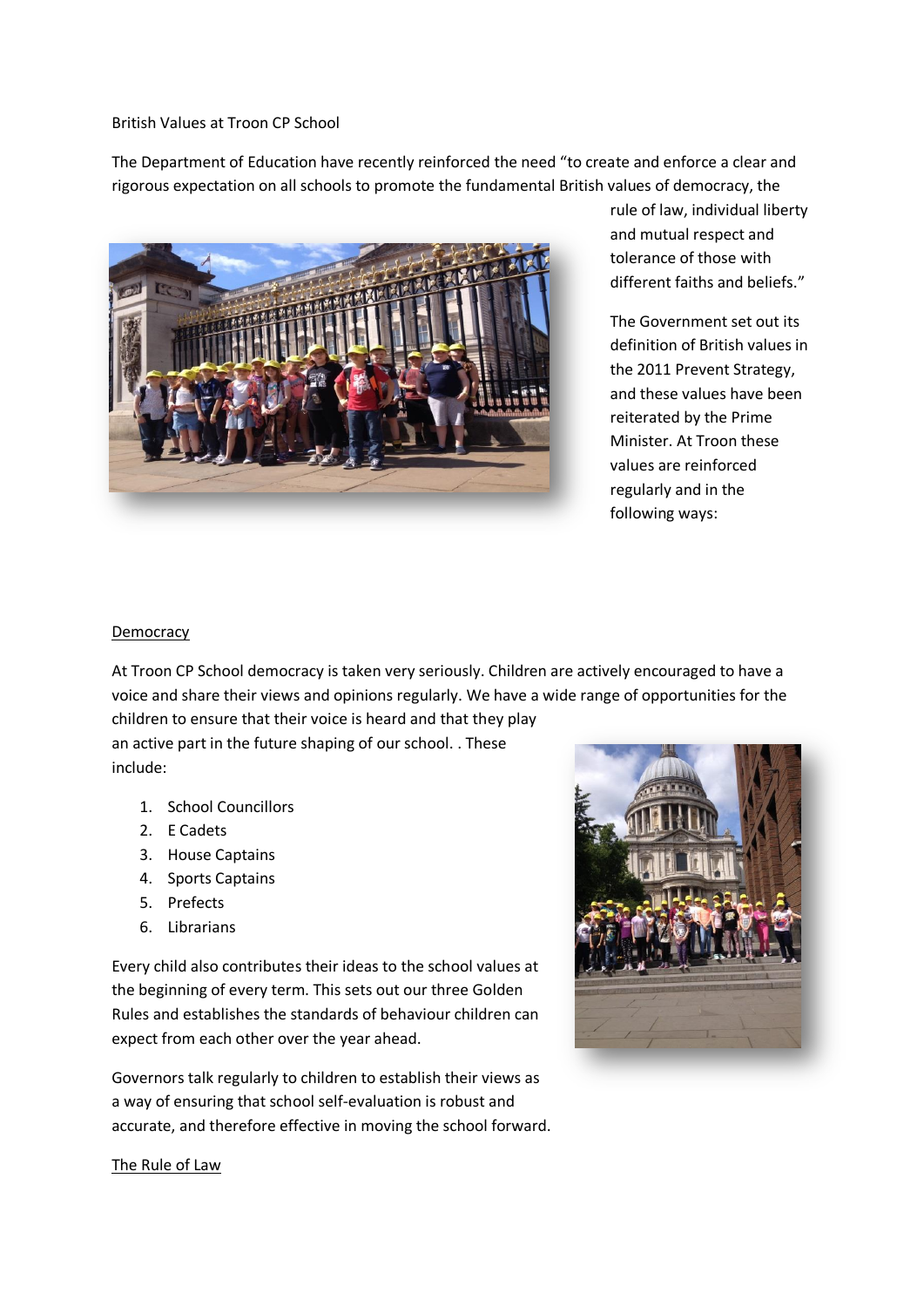The importance of laws, whether they be those that govern the class, the school, or the country, are consistently reinforced throughout the school day. When dealing with behaviour, children are taught the importance of rules and the reasons behind laws, that they govern and protect us, the responsibilities that this involves and the consequences when laws are broken. Our Golden rules, rewards and sanctions which are displayed in all classrooms, referred to regularly and consistently upheld are a practical example of this.

#### Individual Liberty

Within school, children are actively encouraged to make decisions and choices, knowing that they are in a safe and supportive environment. As a school we educate and provide boundaries for young children to take risks and make choices safely. Children are encouraged to know, understand and exercise their rights and personal freedoms and advised how to exercise these safely, for example through our E-Safety and PSHE lessons. Whether it be through choice of learning challenge, how they record their learning, participation in one of our extra-curricular clubs and opportunities,



children are given the freedom to make choices and make decisions.

In PE pupils are shown how to modify a basic activity for an increased (or if necessary decreased) level of challenge by using the STEP process. This allows pupils greater freedom to use their own initiative in order to achieve the learning objective.

## Mutual Respect

Mutual respect is at the heart of our values.

Children learn that their behaviours have an

effect on their own rights and those of others. All members of the school community treat each other with respect.

## Tolerance of Those of Different Faiths and Beliefs

Troon CP School is situated in an area, which is not culturally diverse, therefore we place a great emphasis on promoting diversity with the children. Assemblies are regularly planned to address this issue either directly or through the inclusion of stories and celebrations from a variety of faiths and cultures. Our RE and PSHE teaching reinforce this. Each year the children explore a world faith alongside their learning about Christianity. By the time they leave us all children have learnt about the beliefs and practices of people of the following world faiths; Judaism, Sikhism, Hinduism, Buddhism and Islam. Members of different faiths or religions are encouraged to share their knowledge to enhance learning within classes and the school. In June 2015 KS1 built links through Twitter with multi-cultural schools in Manchester, Brixton and Tower Hamlets.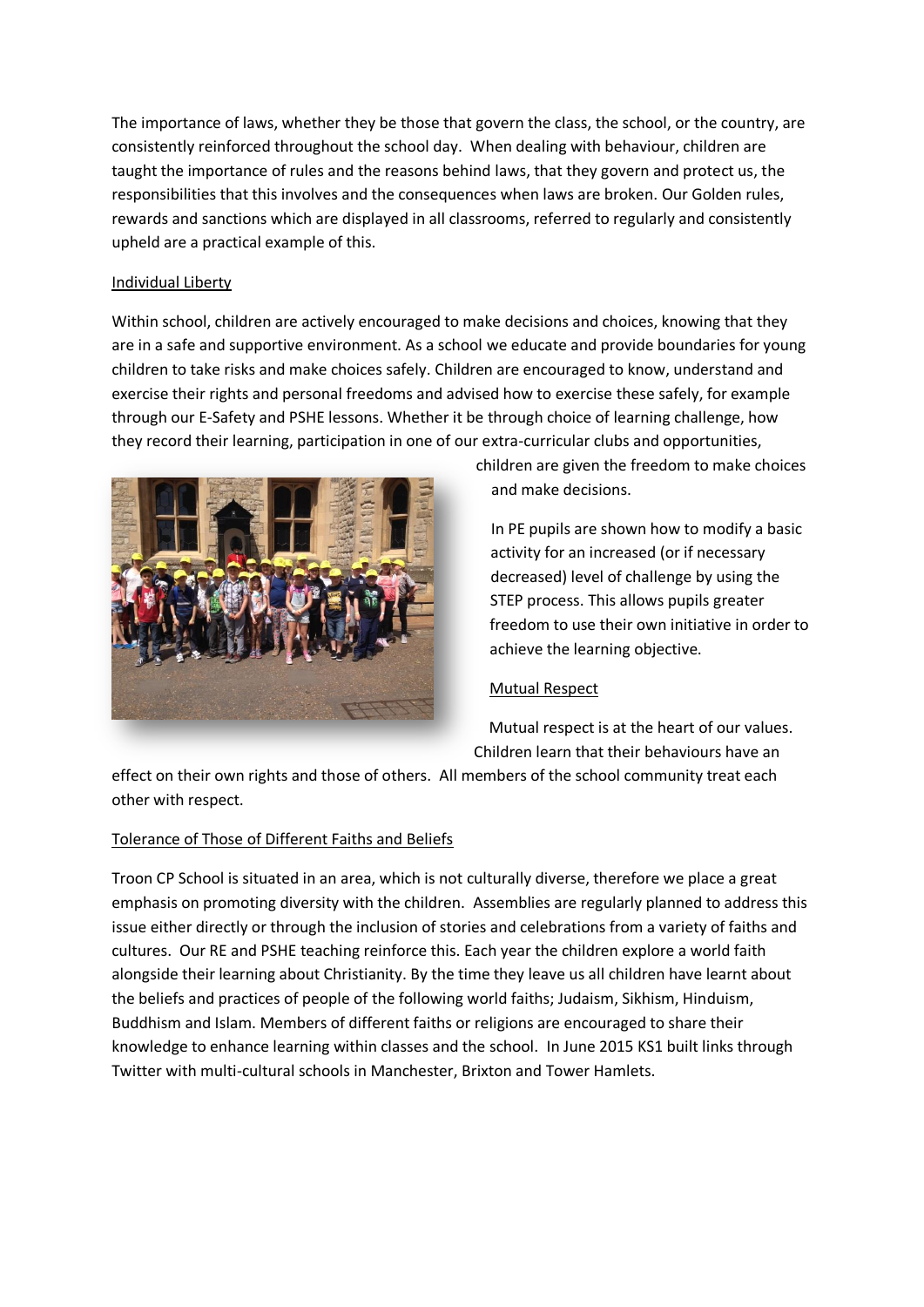The school regularly receives visits from Daya, a practising Sikh lady, who provides workshops in all the aforementioned religions providing a real life context to the school's RE syllabus.

At Troon we will actively challenge children, staff or parents expressing opinions contrary to fundamental British Values, including those expressing 'extremist' views.

## Preventing radicalisation and extremism

Radicalisation is defined as the act or process of making a person more radical or favouring of extreme or fundamental changes in political, economic or social conditions, institutions or habits of the mind.



Extremism is defined as the holding of extreme political or religious views.

The Governing Body of Troon CP School has a zero tolerance approach to extremist behaviour for all school community members. We rely on our strong values to steer our work and ensure the pastoral care of our children protects them from exposure to negative influences.

Staff received WRAP training in September 2015.

## Safeguarding

Troon is fully committed to safeguarding and promoting the welfare of all its children. As a school we recognise that safeguarding against radicalisation is no different from safeguarding against any other vulnerability. At Troon all staff are expected to uphold and promote the fundamental principles of British values, including democracy, the rule of law, individual liberty and mutual respect, and tolerance of those with different faiths and beliefs.

- 1. Children are encouraged to adopt and live out our Core Values. These complement the key "British Values" of tolerance, respect, understanding, compassion and harmonious living.
- 2. Children are helped to understand the importance of democracy and freedom of speech, through our assemblies and through varied prefect roles.
- 3. Children are taught how to keep themselves safe, in school and when using the internet.
- 4. Children participate in local community events so that they appreciate and value their neighbours and friends who may not share their faith background.
- 5. Children's wellbeing, confidence and resilience is promoted through our planned curriculum and extra-curricular learning opportunities.